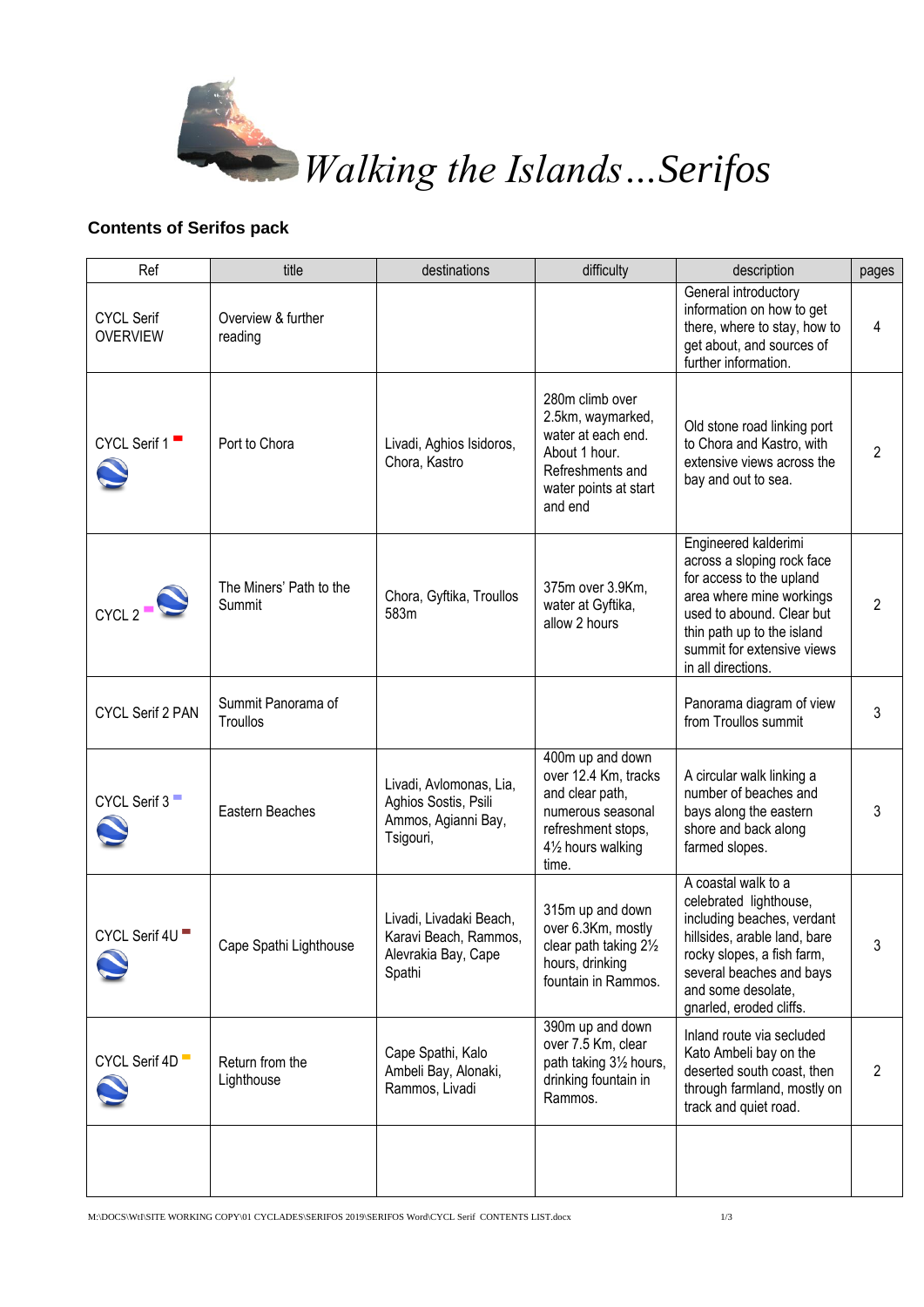| CYCL Serif $5$ <sup><math>\blacksquare</math></sup> | Across the Island from<br>Galani    | Galani, Taxiarches<br>Monastery, Diasela,<br>Vounaki, Kipi, Chora,<br>Livadi         | 400m climb, 580m<br>descent over 9Km,<br>taking 31/2 hours.<br>Spring water at Palio<br>Pigadhi                                                                                                                                                                  | A north south traverse of<br>the island, across the ridge<br>then down eastern facing<br>slopes above the reservoir<br>to Chora and Livadi. Uses<br>parts of waymarked routes<br>10 and 1, and generally<br>easy to follow.                                                                        | $\overline{2}$ |
|-----------------------------------------------------|-------------------------------------|--------------------------------------------------------------------------------------|------------------------------------------------------------------------------------------------------------------------------------------------------------------------------------------------------------------------------------------------------------------|----------------------------------------------------------------------------------------------------------------------------------------------------------------------------------------------------------------------------------------------------------------------------------------------------|----------------|
| CYCL Serif 6 -                                      | Sikamia Bay                         | Panaghia, Sykamia<br>Beach, Galani, Potamia                                          | 510m up and down<br>over 8.3 Km, clear<br>path taking 31/2 hours,<br>seasonal water at<br>several points, Mostly<br>waymarked, though<br>some paths might be<br>overgrown.                                                                                       | A circular walk from<br>Panaghia, served by bus<br>from Livadia and Chora, to<br>a quiet beach with taverna<br>on the north coast, via deep<br>fertile valleys. Uses parts of<br>Routes 5 and 6                                                                                                    | 2              |
| CYCL Serif 7                                        | The Akrotiri Iron Mines             | Megalo Livadi, Asproyia,<br>Mesa Akrotiri, Cyclops<br>Cave, Trouli, Cape<br>Kyklopas | 170m climb over<br>4.4Km to Cyclops<br>Throne & Cave; road,<br>track and clear path<br>taking 11/2 hours, no<br>water. Optional<br>extensions to White<br>Tower (100m up and<br>down over 3.2Km) +<br>water, and to Cape<br>Kyklopas, (100m<br>descent over 3Km) | Explore the south west<br>corner of the island, a<br>former mining area. From a<br>little sheltered bay, climb<br>the peninsula with mine<br>workings, a monastery and<br>an ancient tower. Optional<br>3.2Km detour to the<br>Hellenistic White Tower,<br>and to the wild tip of the<br>peninsula | 3              |
| CYCL Serif 8-                                       | Koutalas Bays and<br><b>Beaches</b> | Koutalas, Ganema,<br>Vagia Bays                                                      | Easy 2.6Km stroll,<br>with seasonal<br>facilities                                                                                                                                                                                                                | Coastal stroll along three<br>sheltered beaches, serviced<br>in summer.                                                                                                                                                                                                                            | 1              |



total 27